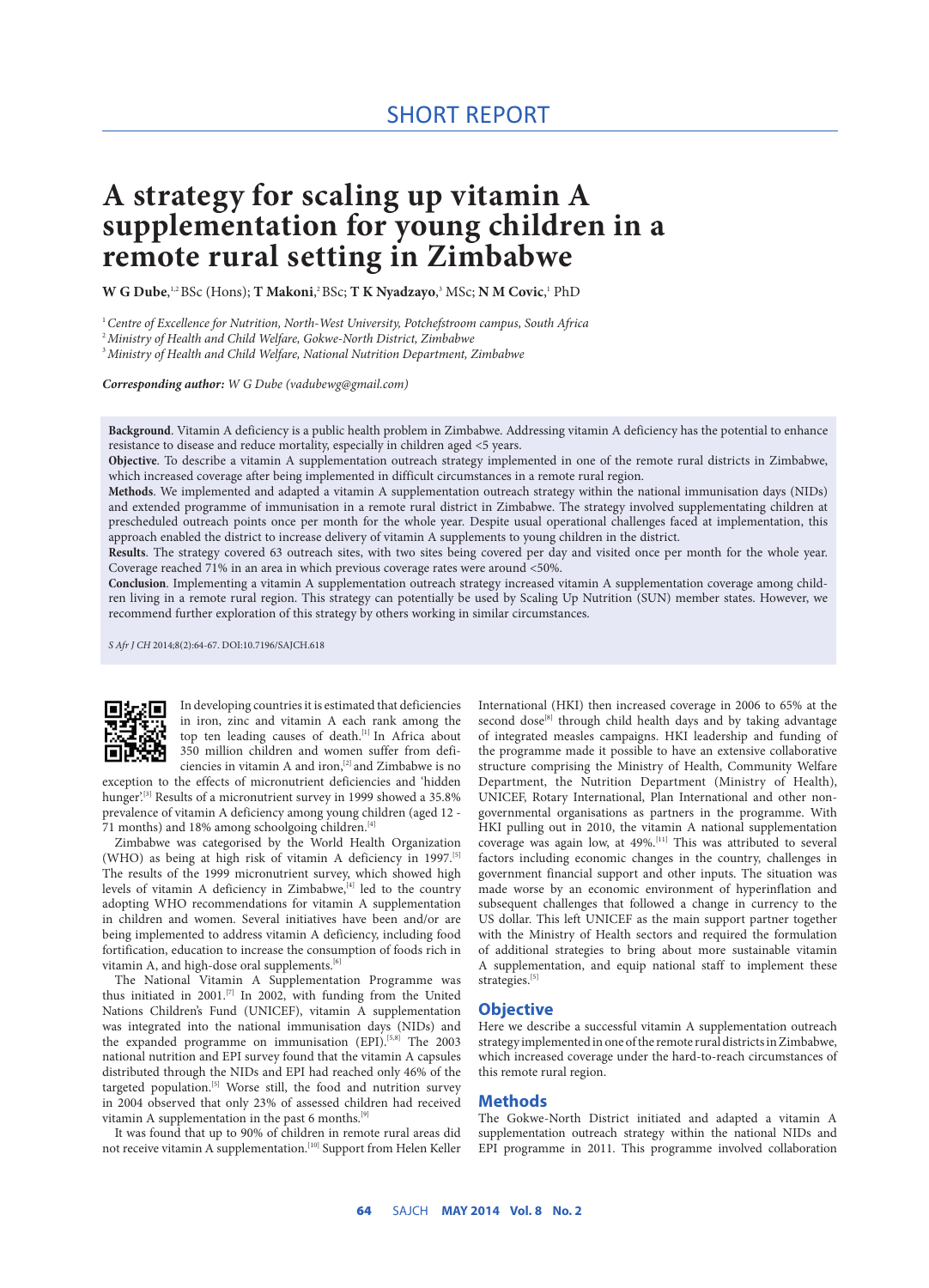# SHORT REPORT

of departmental heads from different key government departments (Nursing, Nutrition, Health Education and Promotion, Administration and Accounting); their different responsibilities are listed in Table 1. These did not require specialised personnel in regions where staffing was a challenge; lower-level staff could be trained to carry out the different responsibilities. A nursing officer was responsible for the overall co-ordination of the programme. The key implementers in the programme were a team of EPI nurses, being a mix of registered general nurses and primary care nurses.

The team, led by the nursing officer, designed a year-long EPI outreach schedule for routine vaccination and vitamin A supplementation (Tables 2 and 3). Outreach sites were determined in consultation with village health workers (VHWs) to ensure that even the furthest areas from the rural health centres (RHCs) were adequately covered. Part of the logistical planning of the outreach programme involved ordering vitamin A supplements from the provincial EPI department to the district, from where the teams distributed to their respective outreach sites. Each outreach site was visited once per month in the year. When funding was available for fuel and special district inventory, the district administrator would support the running of the programme.

Two outreach teams were used for the whole district of population size 234 673 as per 2011. The two teams were strategically allocated to cover the eastern (E) and western (W) blocks of the district. Travelling distances to the supplementation sites totalled ~1 000 km of mostly rough gravel roads. Each team consisted of three EPI nurses responsible for supplementation, and a driver. These nurses were originally stationed in the largest EPI department of the district. The nurses were responsible for ensuring reach to those failing to obtain supplementation at their nearest RHC. A team would camp in the field for 5 days, and were supported with general supplies (food and general needs) from the district health services fund. In addition, in the year of the programme, UNICEF twice offered a small amount of funding to cover fuel and allowances. The allowances were calculated using prevailing government rates and were used to fund about 4 months' expenses. Accommodation for the team members was provided by the RHCs located close to the sites where outreach would be implemented. This was to ensure that no costs were incurred by the nurses and was a

| Table 1. Different departmental personnel and their responsibilities to the outreach programme |                                                                                                                          |  |  |  |  |
|------------------------------------------------------------------------------------------------|--------------------------------------------------------------------------------------------------------------------------|--|--|--|--|
| Departmental personnel                                                                         | Key responsibilities and contributions                                                                                   |  |  |  |  |
| District nursing officer                                                                       | EPI manager and co-ordination (vitamin A orders and assigning staff to outreach)                                         |  |  |  |  |
| District nutritionist                                                                          | Vitamin A supplementation manager and specialised co-ordination of vitamin A<br>supplementation; monitoring and coverage |  |  |  |  |
| District pharmacist                                                                            | General drug, vaccines and vitamin A management for the programme and whole district                                     |  |  |  |  |
| District health education and promotion officer                                                | Co-ordination of information education; communication materials (vitamin A flyers)                                       |  |  |  |  |
| District health services administrator                                                         | Programme logistics co-ordinator (transport and general supplies)                                                        |  |  |  |  |
| Accountant                                                                                     | Field allowances (subsistence) calculation and general programme financing                                               |  |  |  |  |
| <b>VHWs</b>                                                                                    | Mobilisation of communities and overall facilitators at implementation level                                             |  |  |  |  |
|                                                                                                |                                                                                                                          |  |  |  |  |

 $EPI =$  expanded programme on immunisation;  $VHWs =$  village health workers.

### **Table 2. 2011 district EPI and vitamin A supplementation schedule: E block, adjusted to present active supplementation dates**\*

| Outreach point code | Jan | Feb            | Mar | Apr            | May | Jun            | Jul            | Aug | Sep | Oct | <b>Nov</b> | Dec              |
|---------------------|-----|----------------|-----|----------------|-----|----------------|----------------|-----|-----|-----|------------|------------------|
| E1 and E2           | 10  | $\overline{7}$ | 7   | $\overline{4}$ | 9   | 6              | $\overline{4}$ | 8   | 12  | 10  | 7          | 5                |
| E3 and E4           | 11  | 8              | 8   | 5              | 10  | $\overline{7}$ | 5              | 9   | 13  | 11  | $\,8\,$    | 6                |
| E5 and E6           | 12  | 9              | 9   | 6              | 11  | 8              | 6              | 10  | 14  | 12  | 9          | $\overline{7}$   |
| E7 and E8           | 13  | 10             | 10  | 7              | 12  | 9              | 7              | 11  | 15  | 13  | 10         | $\,8\,$          |
| E9 and E10          | 14  | 11             | 11  |                | 13  | 10             | 8              | 12  | 16  | 14  | 11         | 9                |
| E11 and E12         | 17  | 14             | 14  |                | 16  | 13             | 11             | 15  | 19  | 17  | 14         | 12               |
| E13 and E14         | 18  | 15             | 15  | 12             | 17  | 14             | 12             | 16  | 20  | 18  | 15         | 13               |
| E15 and E16         | 19  | 16             | 16  | 13             | 18  | 15             | 13             | 17  | 21  | 19  | 16         | 14               |
| E17 and E18         | 20  | 17             | 17  | 14             | 19  | 16             | 14             | 18  | 22  | 20  | 17         | 15               |
| E19 and E20         | 21  | 18             | 18  | 15             | 20  | 17             | 15             | 19  | 23  | 21  | 18         | 16               |
| E21 and E22         | 24  | 21             | 21  | 18             | 23  | 20             | 18             | 22  | 26  | 24  | 21         | 19               |
| E23, E24 and E25    | 25  | 22             | 22  | 19             | 24  | 21             | 19             | 23  | 27  | 25  | 22         | 20               |
| E26 and E27         | 26  | 23             | 23  | 20             | 25  | 22             | 20             | 24  | 28  | 26  | 23         | 21               |
| E28 and E29         | 27  | 24             | 24  | 21             | 26  | 23             | 21             | 25  | 29  | 27  | 24         |                  |
| E30 and E31         | 28  | 25             | 25  | 28             | 27  | 24             | 22             | 26  | 30  | 28  | 25         | $\ddot{\dagger}$ |

E = eastern; EPI = expanded programme on immunisation.

\* Actual site names replaced with codes for readability and reproducibility.

† Supplementation not done on these dates.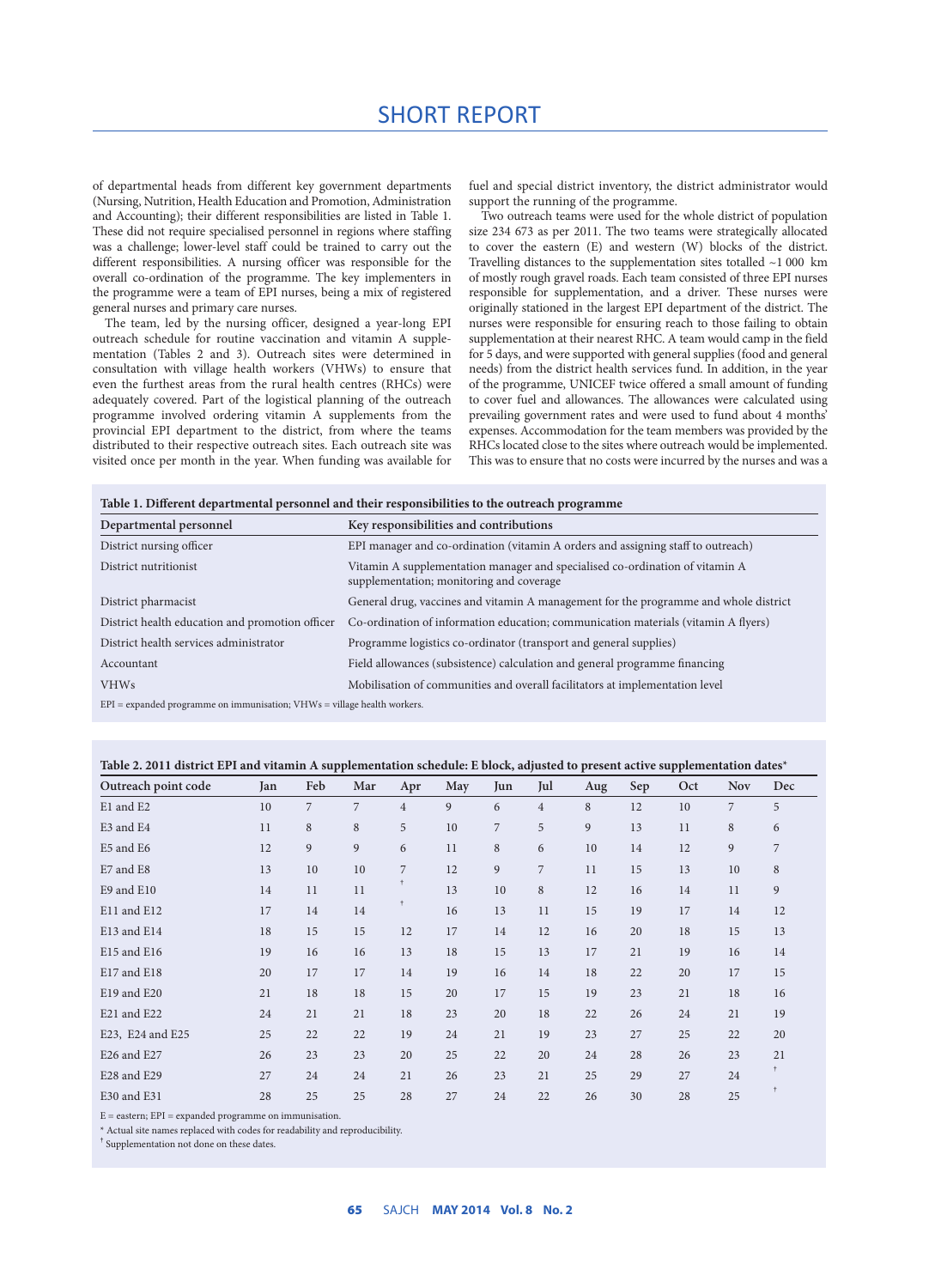| Table 3. 2011 district EPI and vitamin A supplementation schedule: W block, adjusted to present active supplementation dates* |     |            |           |     |     |     |     |     |            |                  |
|-------------------------------------------------------------------------------------------------------------------------------|-----|------------|-----------|-----|-----|-----|-----|-----|------------|------------------|
| Outreach point code                                                                                                           | Mar | Apr        | May       | Jun | Jul | Aug | Sep | Oct | <b>Nov</b> | Dec              |
| W1 and W2                                                                                                                     | 6   | 10         | 14        | 11  | 9   | 13  | 10  | 8   | 7          | 3                |
| W <sub>3</sub> and W <sub>4</sub>                                                                                             | 7   | 11         | 15        | 12  | 10  | 14  | 11  | 9   | 8          | $\overline{4}$   |
| W5 and W6                                                                                                                     | 8   | 12         | 16        | 13  | 11  | 15  | 12  | 10  | 9          | 5                |
| W7 and W8                                                                                                                     | 9   | 13         | 17        | 14  | 12  | 16  | 13  | 11  | 10         | 6                |
| W9 and W10                                                                                                                    | 10  | 14         | 18        | 15  | 13  | 17  | 14  | 12  | 11         | 7                |
| W11 and W12                                                                                                                   | 13  | $^\dagger$ | 21        | 18  | 16  | 20  | 17  | 15  | 14         | 10               |
| W13 and W14                                                                                                                   | 14  | 18         | 22        | 19  | 17  | 21  | 18  | 16  | 15         | 11               |
| W15 and W16                                                                                                                   | 15  | 19         | $\dagger$ | 20  | 18  | 22  | 19  | 17  | 16         | 12               |
| W17 and W18                                                                                                                   | 16  | 20         | 24        | 21  | 19  | 23  | 20  | 18  | 17         | 13               |
| W19, W20 and W21                                                                                                              | 17  | $^\dagger$ | 25        | 22  | 20  | 24  | 21  | 19  | 18         | 14               |
| W22, W23 and W24                                                                                                              | 20  | $^\dagger$ | 28        | 25  | 23  | 27  | 24  | 22  | 21         | 17               |
| W25 and W26                                                                                                                   | 21  | 25         | 29        | 26  | 24  | 28  | 25  | 23  | 22         | 18               |
| W27 and W28                                                                                                                   | 22  | 26         | 30        | 27  | 25  | 29  | 26  | 24  | 23         | 19               |
| W29 and W30                                                                                                                   | 23  | 27         | 31        | 28  | 26  | 30  | 27  | 25  | 24         | $\ddagger$       |
| W31 and W32                                                                                                                   | 24  | 28         | 1 June    | 29  | 27  | 31  | 28  | 26  | 25         | $\ddot{\dagger}$ |
|                                                                                                                               |     |            |           |     |     |     |     |     |            |                  |

W = western; EPI = expanded programme on immunisation. \* Actual site names replaced with codes for readability and reproducibility.

† Supplementation not done on these dates.

gesture of appreciation from the RHC for the commitment of the team in covering their catchment area.

The teams would plan to carry out vitamin A supplementation at two different outreach sites per day as per the supplementation schedule (Tables 2 and 3); e.g. in the E block, sites E1 and E2 would be visited at different dates of the calendar month for all 12 months (Table 2). The demand for supplementation at these sites for the following months was initiated by the mobilising efforts of the VHWs. Within the communities, messages of the team's outreach efforts were spread to encourage those who had been missed to anticipate the next supplementation date. During the actual supplementation process the outreach team would make use of individual child health cards to check if the child was ready for supplementation and to avoid double/repeated doses. This process also facilitated the administration of outstanding immunisations, thereby influencing immunisation coverage positively.

After every day's supplementation, a team leader would take time to update that day's statistics. This included compilation of the numbers supplemented at a particular point, supplements provided and any wastage. The nutritionist or any district executive member would do a follow-up supervision to verify the statistics and perform any other supervisory roles to support the outreach teams. A monthly consolidation of statistics was performed to address challenges for a particular month.

VHWs were central to ensuring mobilisation at the community level for supplementation. This mobilisation was supported by an initial mobilisation before supplementation outreach under the responsibility of the health education and promotion officer (HEPO). Furthermore, the HEPO provided vitamin A supplementation brochures in vernacular and English, which the teams distributed to mothers and caregivers as take-home brochures.

Vitamin A coverage was calculated by comparing the number of children given vitamin A as a proportion of the estimated total number of children, using the WHO assumption of 90% of the total population as an estimate of the 6 - 59 months age-group population  $(17%)$ .<sup>[12]</sup> Coverage was then calculated as follows:

number of children aged 6 - 59 months given vitamin A ÷ estimated total number of children aged 6 - 59 months in the target population  $\times$  100

#### **Results**

Based on the estimated district population of 234 673 for 2011, a total catchment population of 35 905 children aged 6 - 59 months was determined. Of these, 25 666 children aged 6 - 59 months (71%) were given vitamin A in the 12 months of supplementation in the district. Wastage levels were relatively low, with <10% being reported from the outreach supplementation programme.

The 1-year vitamin A schedule was implemented in both the E and W blocks of the district (Tables 2 and 3). Challenges were faced at particular times, especially due to delays or limited resources (mainly fuel and food supplies). This resulted in the teams having to leave late for their designated sites and ultimately resulted in loss of supplementation in some children who would have been mobilised for a particular day. The other uncertainty that the teams faced was where a medical emergency would occur and the outreach vehicle would be used as the ambulance. This affected the movements of the teams. Having experienced these challenges, the team could address them through the provision of a budget at local level.

Teams were affected by harsh weather conditions and this was felt most by the outreach programme that started in March for the W block (Table 3). During the summer rains, some areas became totally unreachable due to the poor state of roads.

## **Discussion**

Despite the operational challenges faced and taking into consideration that the programme was in its initial stage, results indicate a potential strategy within the existing NIDs and EPI programme that can contribute towards ensuring the delivery of vitamin A in hard-toreach areas such as the district in which we worked.

In 2005, with a national coverage of 22.3%, the best coverage contribution of 50% was from an urban area. For rural areas a range of between 81.9% and 96.9% of children did not receive vitamin A